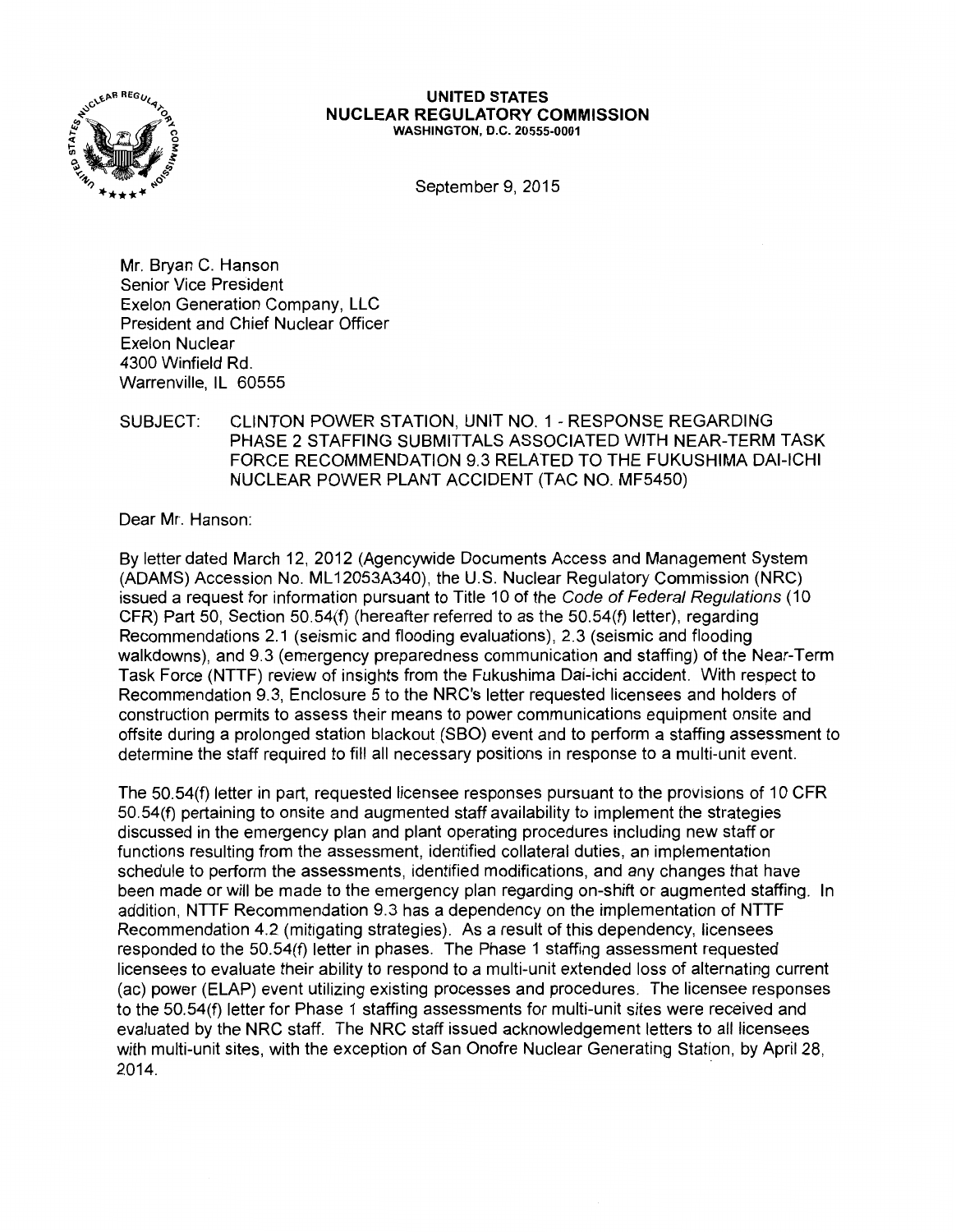## B. Hanson **B.** Hanson

Licensees were also requested to submit for NRC staff review a Phase 2 staffing assessment, which provides an assessment of the staffing necessary to perform the functions related to the strategies developed in response to NTTF Recommendation 4.2 and the resulting NRC Order EA-12-049, "Order to Modify Licenses with Regard to Requirements for Mitigation Strategies for Beyond-Design-Basis External Events [BDBEE]" (ADAMS Accession No. ML 12054A736). Licensees were requested to provide their Phase 2 Staffing Assessments to the NRC no later than four months prior to the beginning of their second refueling outage (as used in the context of NRC Order EA-12-049).

By letter dated December 17, 2014 (ADAMS Accession No. ML 14352A209), Exelon Generation Company, LLC (Exelon) submitted its Phase 2 staffing assessment for Clinton Power Station, Unit No. 1 to the NRC in response to the 50.54(f) letter. The NRC staff requested additional information to clarify the process, procedures, and training described in the Phase 2 submittal for the use of supplemental personnel in the response to a BDBEE. By letter dated April 29, 2015 (ADAMS Accession No. ML 15120A276), Exelon provided a response to the request for additional information (RAI).

The NRC staff reviewed your Phase 2 staffing assessment and RAI response in accordance with the assumptions and guidelines of Sections 2.2, 2.3, and 3 of the Nuclear Energy Institute (NEI) guidance document NEI 12-01, "Guideline for Assessing Beyond Design Basis Accident Response Staffing and Communications Capabilities," (ADAMS Accession No. ML 12125A412), which was endorsed by the NRC staff by letter dated May 15, 2012 (ADAMS Accession No. ML 12131A043). The NRC staff noted that you assessed your current onsite minimum staffing levels to identify any enhancements needed to respond following a beyond-design-basis largescale natural event, and to ensure that the strategies contained in the existing emergency plan and plant operating procedures, such as those used in response to a SBO, can be performed by the site staff. Your assessment assumed that a large-scale natural event causes: ( 1) an ELAP, (2) all units on the site to be affected, and (3) access to the site to be impeded for a minimum of six hours. You also assessed your capability to perform the site specific functions related to the strategies developed in response to Order EA-12-049. You conducted independent reviews and concluded, based on your staffing assessment, that the existing on-shift minimum staff is sufficient to implement the loss of all ac power event response strategies, including those strategies developed to support the requirements of Order EA-12- 049, while supporting performance of the required emergency planning duties without unacceptable collateral duties.

The NRC staff reviewed your Phase 2 staffing submittal and confirmed that your existing emergency response resources, as described in your emergency plan, are sufficient to perform the required plant actions and emergency plan functions, and implement the response strategies that were developed in response to Order EA-12-049 without the assignment of collateral duties that would impact the performance of assigned emergency plan functions.

As a result, the NRC staff concludes that your Phase 2 staffing submittal adequately addresses the response strategies needed to respond to a BDBEE using your procedures and guidelines. The NRC staff will verify the implementation of your staffing capabilities through the inspection program.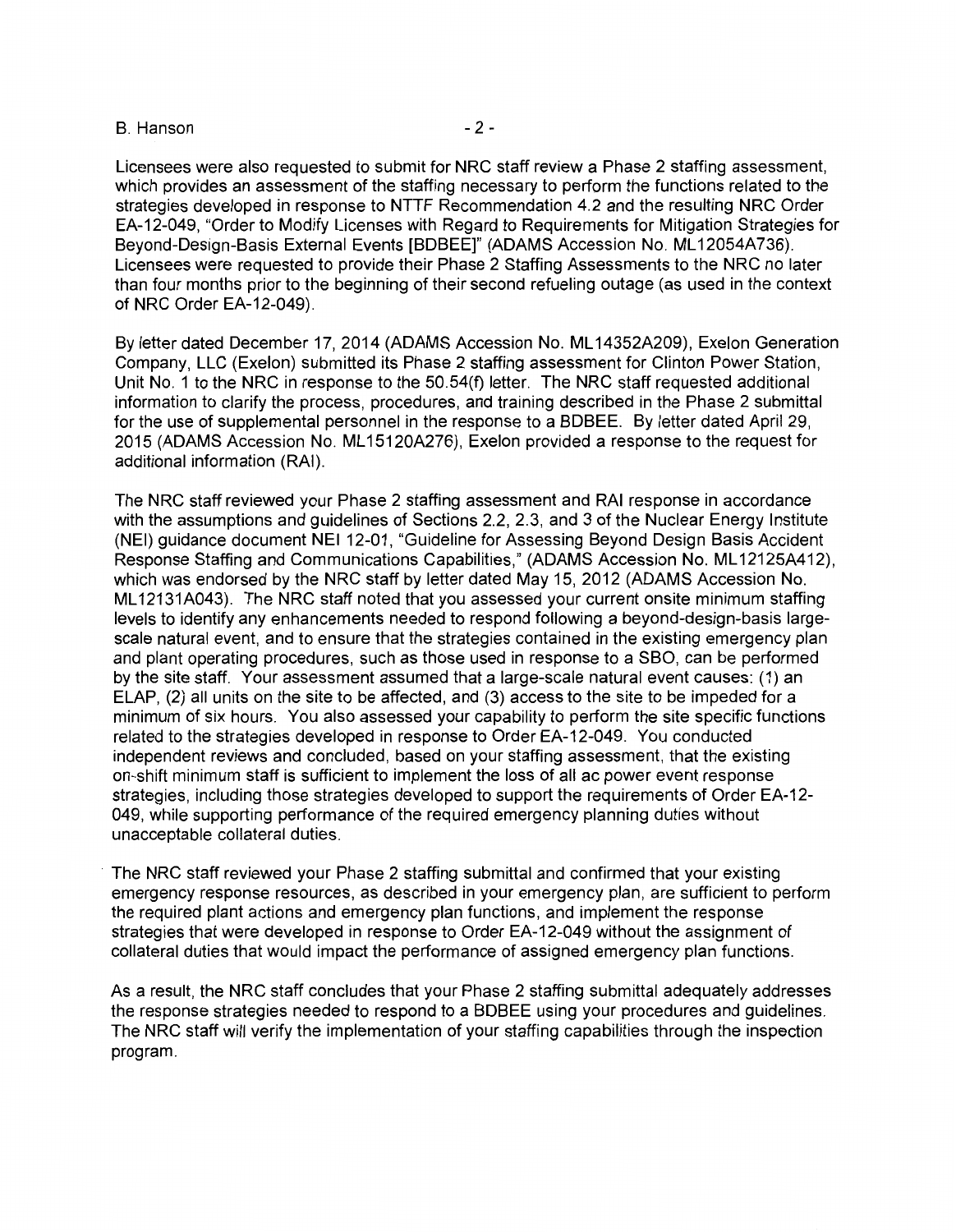B. Hanson - 3 - 3 -

If you have any questions regarding this letter, please contact Stephen Philpott at (301) 415- 2365 or via email at Stephen.Philpott@nrc.gov.

Sincerely,

 $M$ andy Koflalter

 $\mathcal{L}_{\text{max}}$ 

Mandy K. Halter, Acting Branch Chief Orders Management Branch Japan Lessons-Learned Division Office of Nuclear Reactor Regulation

Docket No. 50-461

cc: Distribution via Listserv